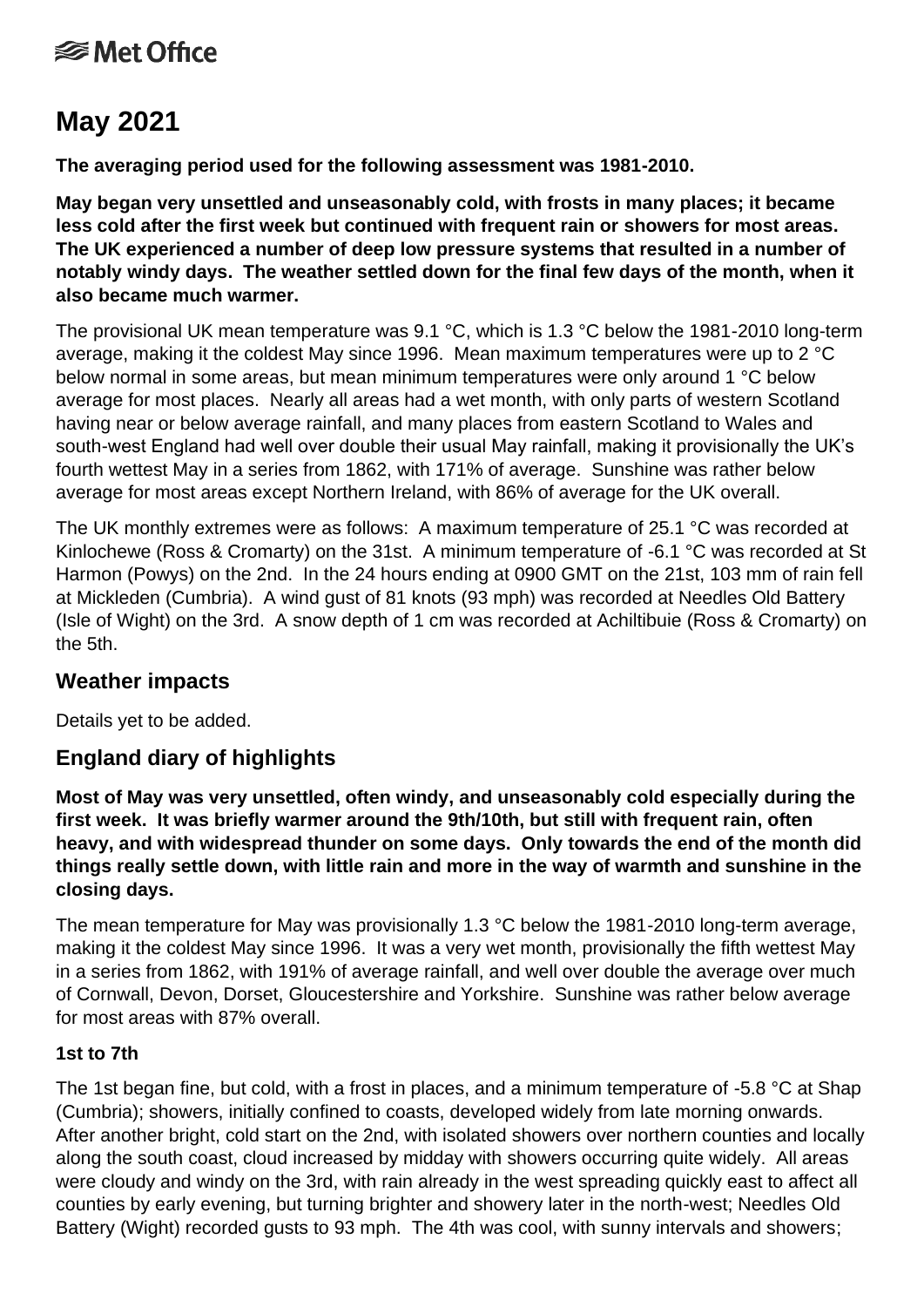the showers were fewest in the south-west, but frequent, blustery and prolonged in some other areas, also turning heavy and thundery in places with hail, and snow over hills, the maximum at Blencathra (Cumbria) struggling to 5.7 °C. The 5th started chilly, mostly sunny and dry, though showers in western areas soon spread eastwards to cover most parts, some of them wintry in the north, with thunderstorms and hail in places. The 6th started frosty for some areas, early rain in the Midlands and the south-west clearing southwards, but showers developed widely by lunchtime, wintry at times particularly over the Cumbrian hills, turning heavy with hail and thunder in places in the afternoon. The 7th was fine for many, but with isolated showers in the north; cloud increased through the morning bringing further showers, some heavy by the afternoon, but the south stayed drier, before rain reached the far south-west by early evening.

### **8th to 19th**

The 8th saw widespread rain, locally heavy, quickly spreading eastwards, clearing from all but the Midlands and south-west in the afternoon; it was a windy but less cold day, and remained mild overnight into the 9th, Gosport Fleetlands (Hampshire) not falling below 12.9 °C.Showers and thunderstorms affected the south-east from early on the 9th, with rain at times further north and west, while eastern counties became warm. Showers in the west early on the 10th soon spread eastwards, becoming widespread, and turning increasingly heavy and thundery during the afternoon especially in the Midlands and the north, though southern areas became drier later. Many areas began dry on the 11th, but scattered showers over the south spread to the Midlands by midday, becoming heavier and thundery, then continuing north through the afternoon, followed by further showers and thunderstorms in the Midlands and south-west. On the 12th many places started with sunshine, but rain moved into the south-west, heavy at times, while showers developed in some other areas, with hail and thunder in northern counties. After a dry start across the north on the 13th, showers developed by midday, with rain, showers and thunderstorms affecting all other areas throughout. Patchy rain in places on the 14th tended to die away, with brighter spells developing, but isolated showers over the south-west by the afternoon. The 15th was a day of rain or showers across most areas, some heavy, tending to move away northwards later, with sunshine and scattered showers developing to the south. After starting fine on the 16th in some central, eastern and northern counties, scattered showers, heavy at times in the south, soon developed, spreading north and east with occasional thunder and hail, and strong winds on southern coasts. -Some southern and western areas started fine on the 17th, but it was already showery in the north-west, and showers developed over remaining parts during the morning, with occasional thunderstorms and hail, generally moving eastwards through the afternoon. Many areas began fine on the 18th, with showers in some northern counties and in the south-west at first, soon developing elsewhere, with occasional thunderstorms and isolated hail showers. The 19th began cloudy with rain over the south-east, fine elsewhere, and sunnier in the south-west; thundery showers soon developed, with isolated hail, but tending to die away and clear southeastwards later.

### **20th to 26th**

The next few days were chillier again. The 20th saw a vigorous depression steering strong winds and bands of rain across all parts during the morning, after a bright start in the far east; the rain became patchier in some central, southern and south-eastern counties, while Mickleden (Cumbria) was wettest with 103 mm recorded. On the 21st bands of rain, heavy at times, fell across most parts, turning showery in places later, with winds again strong in parts of the south. The 22nd started with rain in places, this moving off eastwards and introducing sunny intervals and scattered showers. It was dry early on the 23rd in the south-east, but showery elsewhere, before another frontal system carried rain eastwards through the day, turning locally heavy and persistent for many away from the far east. Early sunshine on the 24th for most areas gave way to showers over most areas, except the far north, some becoming thundery. Northern and eastern counties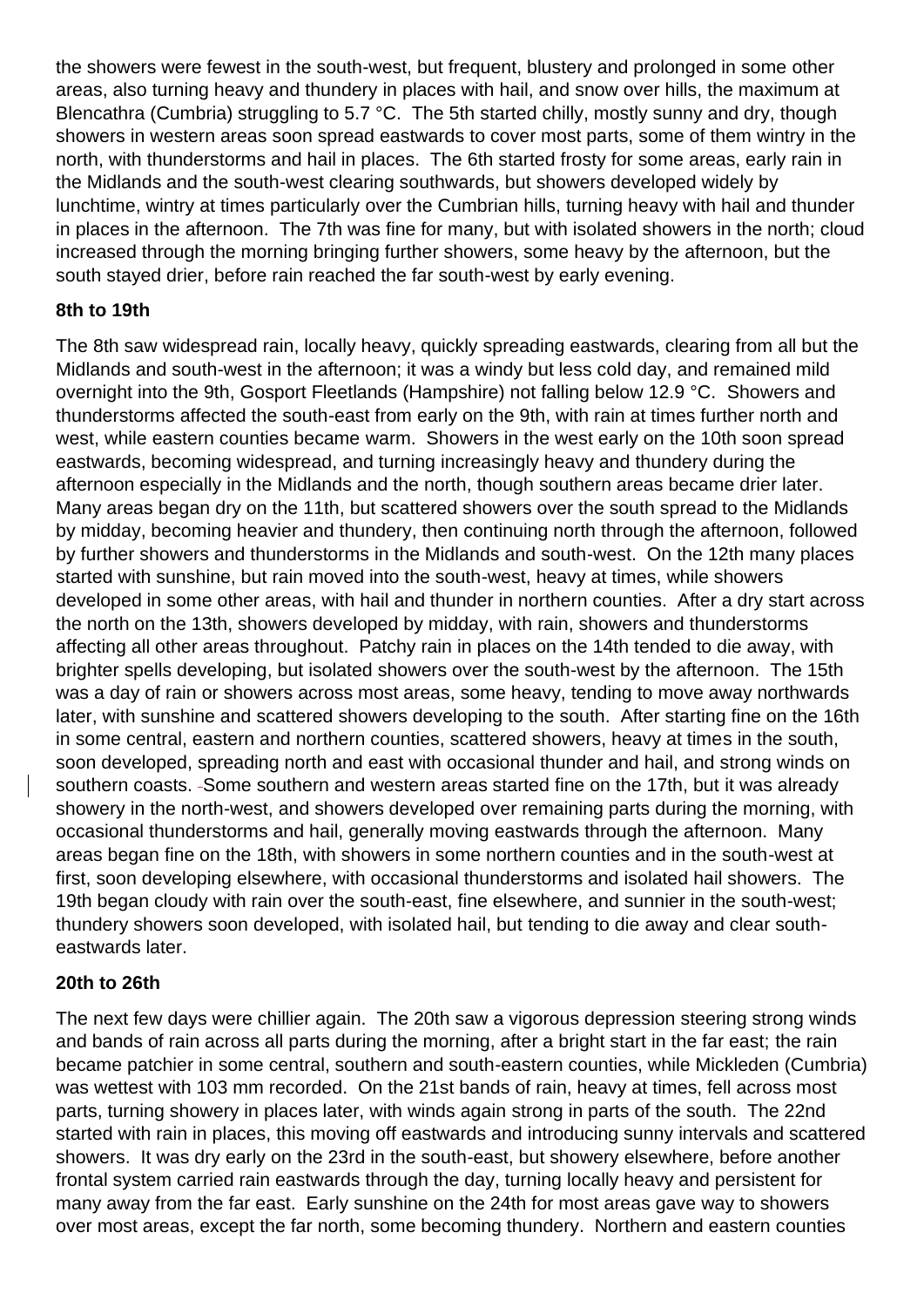began the 25th with showers, these turning locally heavy and thundery during the afternoon, with more general rain crossing the south-west from late morning and then spreading along the south coast. The 26th was cloudy in the north with rain at first, brighter in the south with isolated fog patches; the rain slipped south-eastwards, turning more patchy, and cleared by late afternoon, then brighter spells developed in northern and central parts with isolated showers, and the best of the sunshine in the south-west.

## **27th to 31st**

The 27th dawned with patchy fog in a few places; this soon cleared, and any areas of cloud along the east coast cleared by midday to leave most areas with sunny skies. The 28th was mostly cloudy, with patchy rain in some areas through the day. The 29th began rather cloudy in many areas, with fog plaguing the east coast for much of the morning, and patchy rain or scattered showers in some places, but turning generally brighter into the afternoon. The 30th was largely sunny and warm, apart from some fog clearing from central counties but persisting along the east coast. Low cloud, mist and fog early on the 31st soon burned away, then it was generally sunny and very warm, Northolt (Greater London) recording a maximum of 24.8 °C and Morecambe (Lancashire) getting 15.9 hours of bright sunshine.

# **Wales diary of highlights**

**Most of the month was cool and very unsettled, with spells of very wet and at times windy weather. It was particularly cold during the first week. Settled weather only arrived during the course of the final week.**

Mean temperatures for the month were provisionally 1.4 °C below average. It was a very wet month, with 245% of average rainfall, easily the wettest May for Wales in a series from 1862. Sunshine totals amounted to 89% of the long-term average.

## **1st to 7th**

The 1st began fine and frosty, but showers developed by late morning, becoming widespread and persisting through the afternoon. The 2nd started frosty, especially inland, St Harmon (Powys) recording an overnight minimum of -6.1 °C, with a few showers across the north initially but cloudy everywhere by lunchtime with showers becoming widespread and persistent. Rain and wind spread quickly east on the 3rd, soon covering all parts, only being replaced by sunshine and scattered showers towards evening, Capel Curig (Gwynedd) recording gusts to 76 mph. The 4th continued cool and breezy with bright intervals, but also with showers, locally heavy and wintry at times. After a chilly start, the 5th brought sunshine and further blustery showers, wintry over high ground, including hail and the occasional thunderstorm, and just a brief respite mid-afternoon. There was some sunshine on the 6th, with scattered showers mainly in the north. The 7th was cold and bright, again with showers over northern areas.

### **8th to 19th**

Though it became less cold from now on, the 8th was a very wet day, with widespread rain persisting throughout, Treherbert (Mid Glamorgan) recording 98.4 mm. The 9th was rather cloudy with scattered showers, and a longer spell of rain crossing the south and east in the afternoon. Showers fell throughout on the 10th, turning heavy in places with isolated thunderstorms during the afternoon. There were further showers throughout the 11th, becoming widespread, locally heavy and thundery, and persisting into the evening. Rain in the north at first on the 12th moved away to leave isolated showers for all; it brightened up through the morning, though showers developed again in the far north-east later, whilst rain moved into the far south late afternoon. The 13th was wet everywhere with widespread and persistent rain. The 14th started with patchy rain over many parts, this dying away during the morning, then brighter spells developed with showers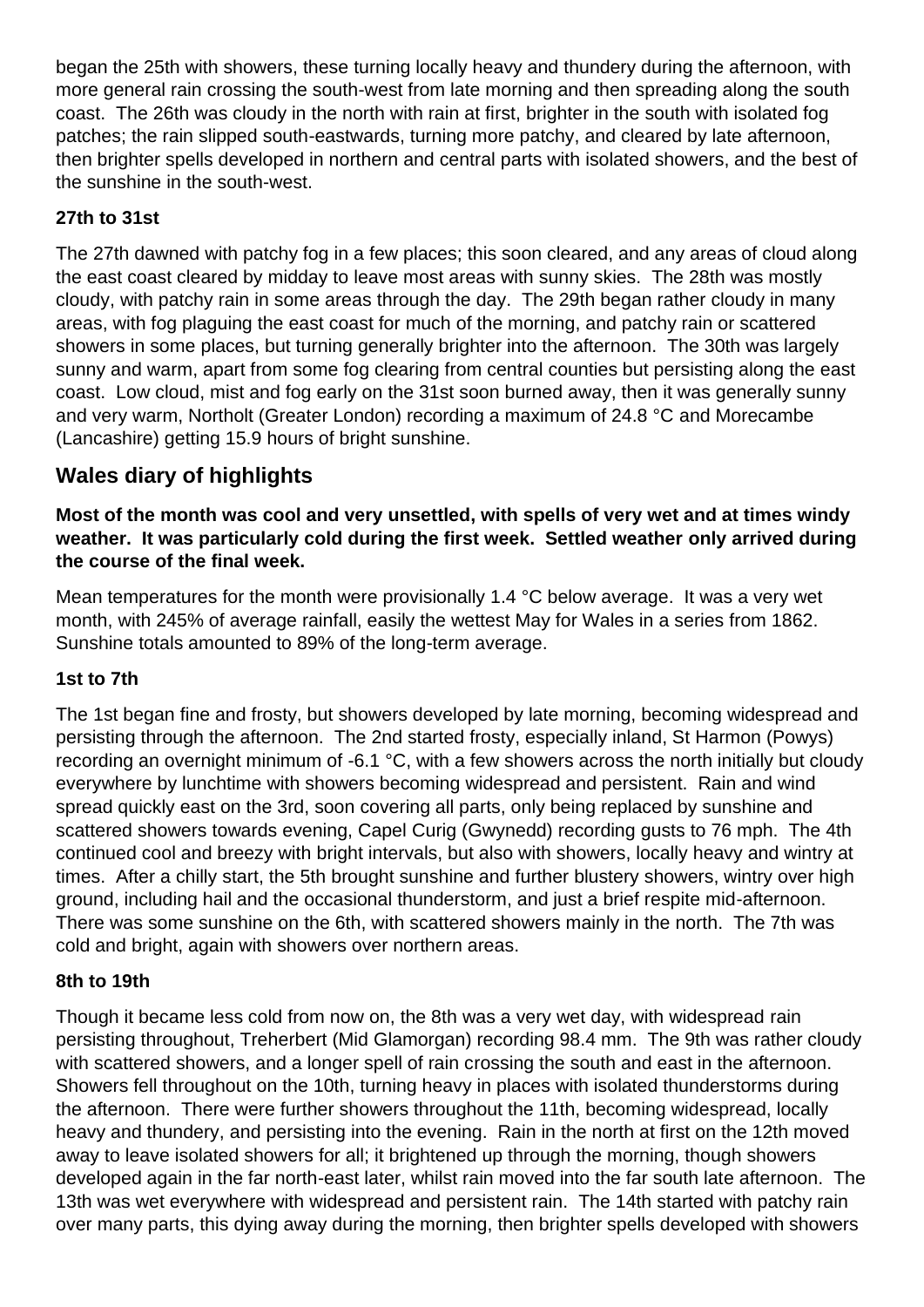and isolated thunderstorms. The 15th began with rain over most parts, heavy in places, this moving off north-eastwards before showers developed with occasional thunderstorms. It was briefly fine in the north on the 16th before showers, already in central and southern counties, moved north and east, with occasional thunderstorms and isolated hail showers, but with some sunshine in western parts later. The 17th was largely dry and bright, with scattered showers in the north at first, and isolated showers developing elsewhere, these mostly clearing eastwards through the afternoon. After a fine start for most on the 18th, showers in the south and south-west spread north and east to remaining parts, with isolated thunderstorms during the afternoon. The 19th was mainly sunny to start, with only isolated showers, but cloud increased over most parts with further showers developing, mostly inland, with occasional thunderstorms in the far north and east for a time.

## **20th to 25th**

The 20th was dull and very windy, with rain, patchy at first, but becoming heavy at times across all parts throughout the day. The 21st continued with rain, heavy at times, across all parts, and was again windy. The 22nd was brighter, largely dry in the south-west, but with showers moving south-eastwards across other areas during the morning, clearing away in the afternoon. All areas were cold and wet on the 23rd, with widespread and persistent rain, only clearing the west by evening, Lake Vyrnwy (Powys) struggling to a maximum of only 7.9 °C. Most places were wet again on the 24th with showers or longer spells of rain, clearing away east by early evening. The 25th was bright but rather cloudy, with showers across the south from late morning, locally heavy during the afternoon.

### **26th to 31st**

The 26th brought some sunshine, but with isolated showers in central and southern parts at first, and cloud increased in some northern and central parts later. It was bright on the 27th, and became warmer, with cloud and rain skirting the west coast by early evening. The 28th was overcast, with rain affecting all parts at times throughout. The 29th was cloudy too, with light scattered showers through the day. After early patchy fog cleared central parts on the 30th, and an overnight minimum no lower than 14.0 °C at Milford Haven (Dyfed), it was generally sunny and warm, with Porthmadog (Gwynedd) recording a maximum of 23.6 °C, and Aberdaron (Gwynedd) having 15.4 hours of bright sunshine. After low cloud and mist in the east early on the 31st, it was sunny and warm almost everywhere.

# **Scotland diary of highlights**

### **The weather during most of May was unsettled, cool, and often windy, with spells of rain at throughout apart from the last few days. It was unseasonably cold during the first week and around the 20th-24th. The final five days were much warmer and more settled.**

The mean temperature for the month was 1.2 °C below the long-term average, with more frosts than average. Scotland had 130% of average rainfall, with more than double the average in some eastern parts but below the average in the west. Sunshine totals were 80% of average; it was dullest relative to normal on the eastern side.

### **1st to 7th**

Some places were frosty, particularly across the south, early on the 1st; showers, wintry at times with snow and hail, soon became widespread and persisted through the day. Many areas started the 2nd with a frost, and there were showers over the north and east initially but increasingly widely through the day. A few places in the Borders and across the far north saw frost early on the 3rd, with Kinbrace (Sutherland) down to -5.9 °C, while persistent rain already in the west spread quickly to all parts except the north-east by the afternoon, but it turned brighter with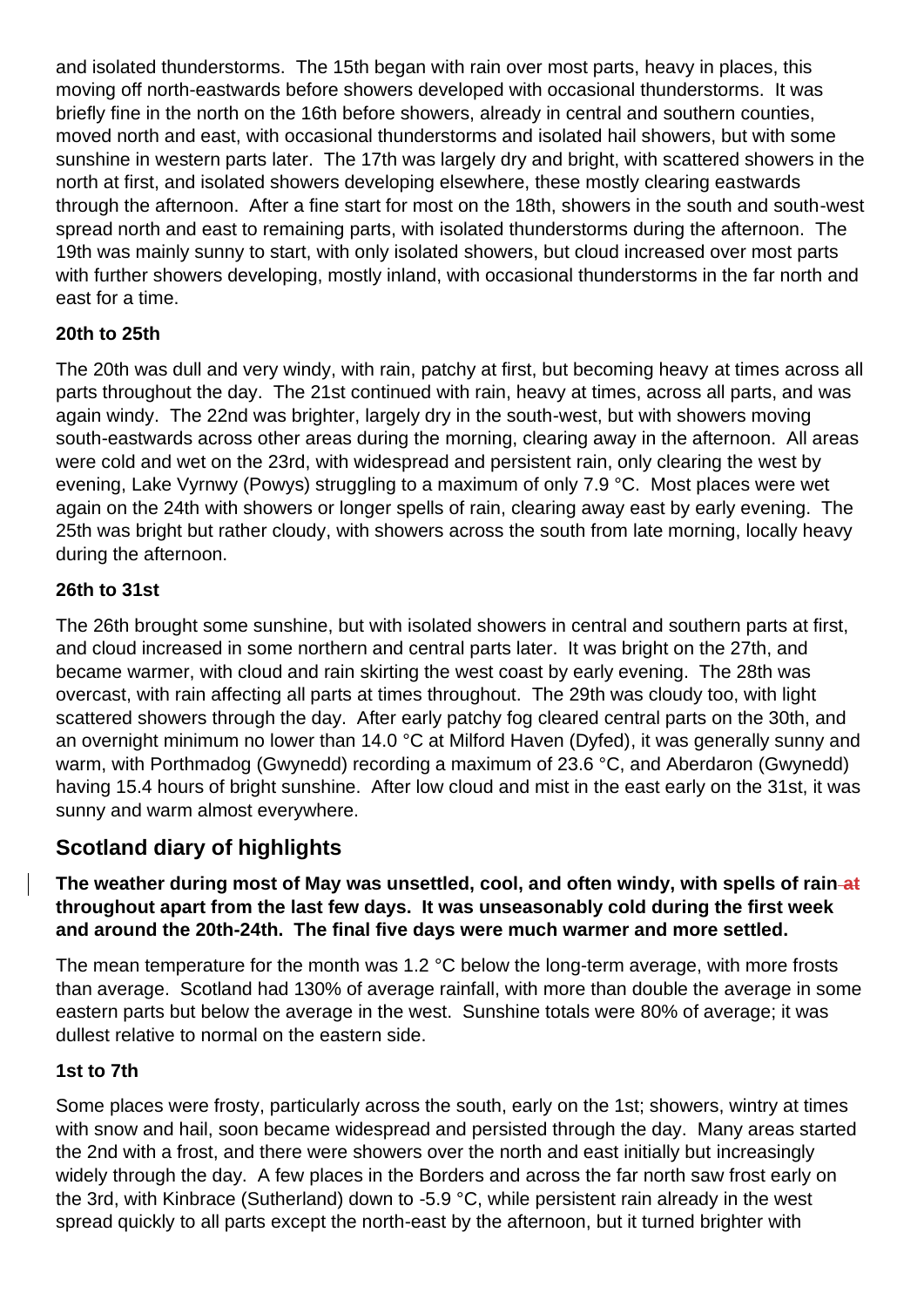showers in the south by evening; it was cold, with Dalwhinnie (Inverness-shire) struggling to a maximum of only 5.0 °C, and windy too with Machrihanish and Islay (Argyll) both recording gusts to 54 mph. The 4th continued cool and wet, with widespread showers or longer spells of rain, some of the showers heavy and thundery in places, and snow over the hills. There was early sunshine for central and southern counties on the 5th, but frequent blustery showers in the north, wintry at times, with the occasional thunderstorm, spreading south to most parts, and a light covering of fresh snow accumulating at Achiltibuie (Ross & Cromarty). Southern areas started very frosty on the 6th, a day of widespread showers, wintry at times, with hail and thunder. On the 7th, showers were slightly fewer but soon developed across all areas, turning heavy in places with hail and thunder, clearing away from the west by early evening.

## **8th to 19th**

The north had an early frost on the 8th, while rain, already across the south-west, spread quickly north and east to reach all parts by mid-afternoon, clearing from the south-west at the same time. Most areas started dry on the 9th, but showers or longer spells of rain already across the north soon developed over all regions, heaviest and most frequent in the west. Most areas had showers throughout the 10th, heavy and thundery in places during the afternoon. A band of rain moved north from central areas on the 11th, reaching the north coast by lunchtime, while further south, after some sunny intervals, cloud increased and an area of showery rain and thunderstorms crossed north over the border in the evening. The 12th started very wet in some central, eastern and northern parts, and showers, heavy at times, with thunderstorms and hail embedded, continued to circulate, easing by evening as it turned misty with low cloud in the north-east. The 13th was rather cloudy, with just isolated showers, but an area of heavier showers and thunderstorms developed over the Borders and parts of the south-west late in the day. The 14th saw patchy rain in the north and north-east at first, and some showers in the south-west, with brighter spells developing in some areas by the afternoon. The 15th started fine, though cloudier in parts of the south-west and the Northern Isles, with isolated showers at times, and patchy drizzle with low cloud and mist affecting the Northern Isles. The 16th started fine for the majority, with isolated showers in the south-west at first, though showers became more widespread and frequent, especially in southern, western and central counties. On the 17th, a line of showers soon developed along the spine of the mainland, tending to spread further east, with a few thunderstorms, while western areas saw some sunny intervals but with showers also forming here later. Some areas had isolated showers to start the 18th, with cloud increasing elsewhere through the morning as showers developed over many parts, some thundery during the afternoon. The 19th started sunny in southern and some central parts, but with scattered showers further north; cloud soon increased elsewhere with further showers developing, and isolated thunderstorms in the east.

## **20th to 26th**

On the 20th, rain already affecting the far south-west spread steadily north and east, heavy at times with strong winds, though turning patchy as it got further north and north-east; the rain was persistent in central and southern parts, Threave (Kirkcudbrightshire) recording 57.2 mm, while the far north remained bright. The 21st was mainly cloudy, except in the Northern Isles, the northwest and the far west, with rain and showers for most areas through much of the day and remaining windy. There were scattered showers in southern and north-eastern parts at first on the 22nd, these becoming more widespread over the Central Highlands and north-east, while the far north, west and south-west remained largely dry. Central parts had scattered showers at first on the 23rd, before a broad band of locally heavy rain moved north and east during the morning to affect all but the far north and north-east by the end of the day. It was mainly dry for the south for most of the 24th, but rain, locally heavy, over the north, slowly spread south to reach the Borders in the evening. Showers affected all parts during the 25th, some locally heavy and thundery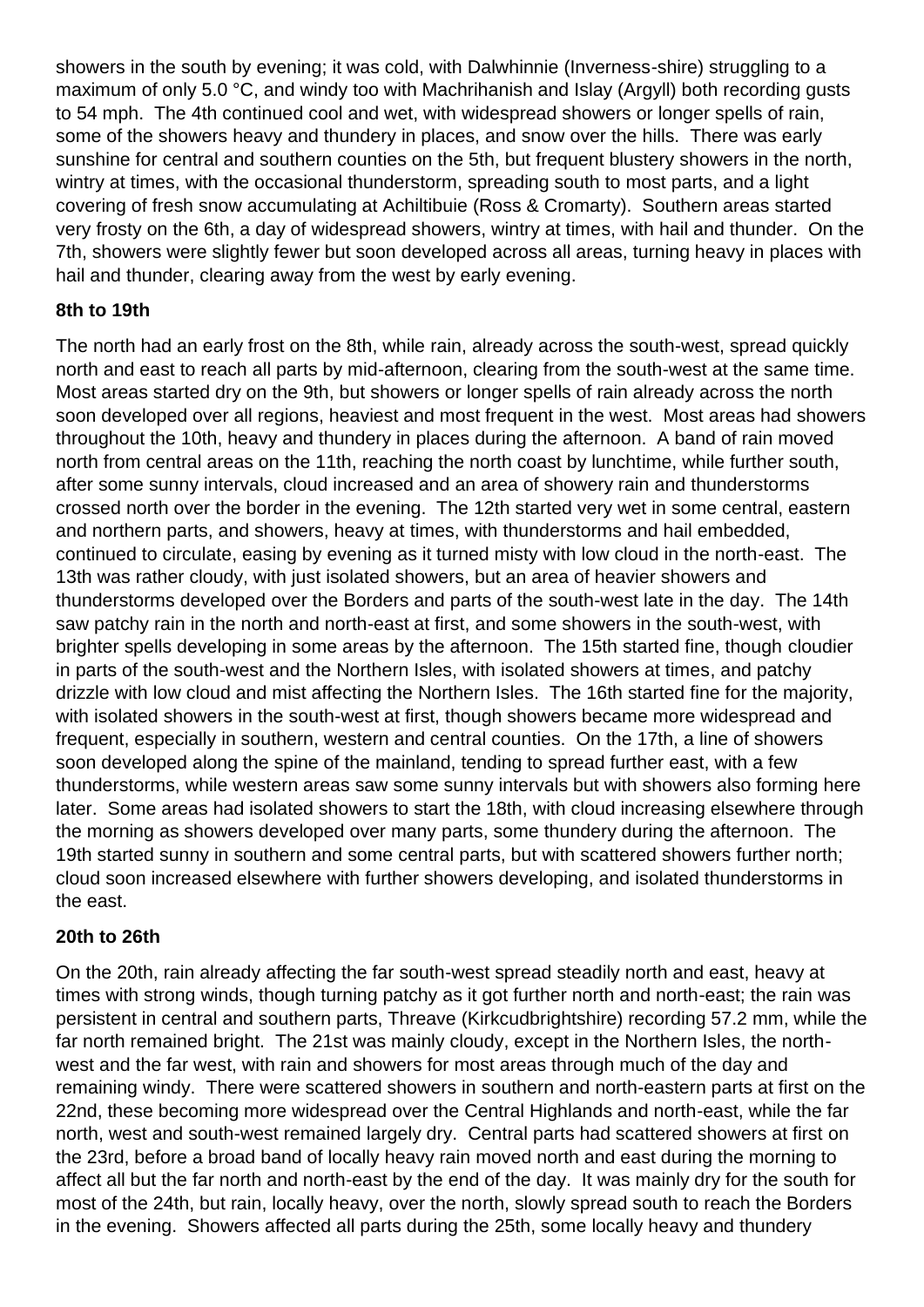during the afternoon. On the 26th, though starting sunny in the Inner Hebrides, rain in the north and north-east moved south and west through the day, turning more showery, with cloud breaking in some central and southern parts, though remaining cloudy and breezy in northern areas with a few spots of drizzle.

## **27th to 31st**

Patchy fog in some central parts early on the 27th cleared by mid-morning, with cloud burning off through the day to leave all parts with sunshine. The north and east were sunny on the 28th, while other areas were cloudy, with patchy rain affecting the south. Fog plagued the east coast on the morning on the 29th; otherwise it was generally cloudy with scattered showers. The east coast had persistent fog in places on the 30th, other areas being largely sunny, but cloud formed in central parts during the afternoon with very isolated light showers; Stornoway (Western Isles) had 15.9 hours of sunshine. Low cloud, mist and fog for the east coast on the 31st didn't clear in some spots until the afternoon, all other areas being sunny and warm with Kinlochewe (Ross & Cromarty) reaching 25.1 °C, after South Uist Range (Western Isles) had recorded a minimum of 13.1 °C.

# **Northern Ireland diary of highlights**

## **May was unsettled almost throughout, with only the occasional dry day, and generally cool, apart from a fine and warm end to the month.**

The mean temperature for May was 1.0 °C below the 1981-2010 average. It was a wet month, particularly towards the south, with 161% of average rainfall. Sunshine was 105% of average.

## **1st to 7th**

Some places were frosty early on the 1st, with -4.5 °C recorded overnight at Katesbridge (Down); showers, initially confined to the west, soon became widespread and lasted through the day. Western parts started the 2nd with a frost, and the day was often bright although scattered showers developed by the afternoon. There was widespread rain and strong winds on the 3rd, this rain clearing eastwards by lunchtime, replaced briefly by sunshine and scattered showers before more general rain again from late afternoon. The 4th was cool and breezy with sunshine and showers, wintry at times, with hail and isolated thunderstorms. After a cold start, the 5th was a day of sunshine and blustery showers, with sleet or snow over higher ground, occasionally with hail and thunder, Trassey Slievenaman (Down) recording a maximum of only 6.6 °C. The 6th and 7th were cold again, with some sunshine, and just scattered showers.

### **8th to 19th**

The next several days were less cold. The 8th began wet with widespread and locally heavy rain, clearing east by midday then turning much brighter with scattered showers. Showers on the 9th were heaviest and most frequent in the west, with some thunderstorms during the afternoon. The 10th was rather cloudy, with showers, which became widespread from late morning and through the rest of the day, some turning heavy and thundery during the afternoon. The 11th was mostly fine, with just isolated showers in the west around late afternoon. The 12th started fine for most, cloudier in northern and western counties with rain at first, then showers developed over most parts, some of them heavy with hail and the occasional thunderstorm. Some morning sunshine on the 13th preceded a cloudier afternoon with scattered showers and isolated thunderstorms. After a fine start on the 14th, a few showers developed through the morning, becoming more widespread and frequent in western parts during the afternoon, occasionally with thunderstorms, moving away northwards later. Most areas saw rain on the morning of the 15th, heavy in places, moving northwards and dying out during the afternoon, leaving drier weather by evening. On the 16th, isolated showers over central and eastern parts became more widespread through the